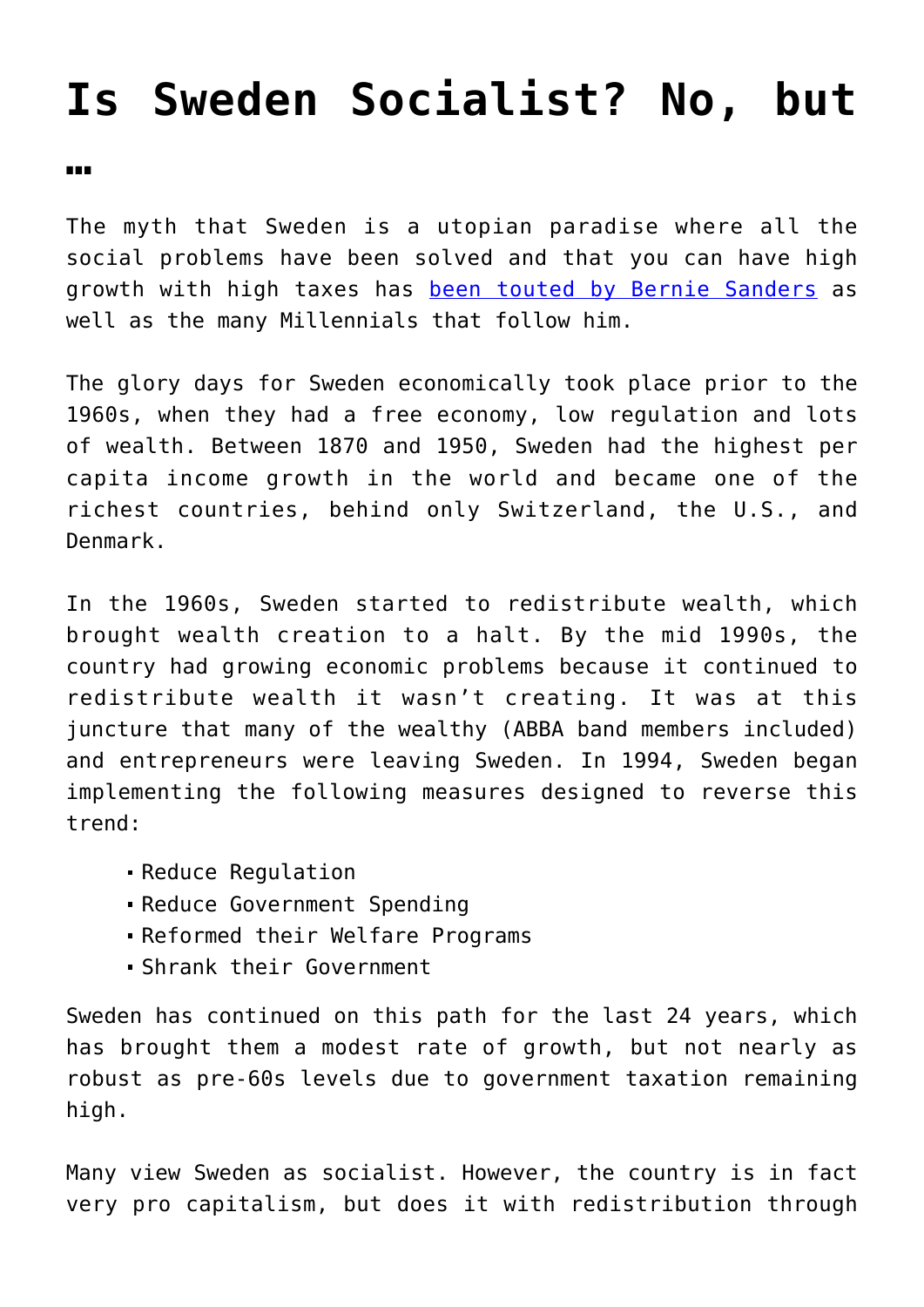taxes. Personal income is taxed at a rate of 61.85 percent, plus a 7 percent social security tax rate for employees. On top of these taxes, Sweden also has a 25 percent consumption tax. For these sacrifices of financial freedom, this is what Sweden offers their citizens in benefits:

- Pension
- Healthcare
- Unemployment Insurance
- Education through PhD Level
- Child Day Care
- Very generous leaves of absence from work with benefits including: education up to 6 months, starting your own company up to 6 months off, parental leave up to 16 months with 80 percent of your pay during time off
- 16 public holidays (10 of these holidays are Christianbased, even though just five percent of the population are regular church attenders).

Naturally, nearly everyone takes full advantage of these benefits. Johan Norberg, an author and historian, states that while Sweden is one of the healthiest countries, it also has one of the highest rates of sick leave in Europe, no doubt in large part because Swedes receive 80 percent of their salary while they stay home.

Where do the healthcare technologies and medicines come from? Nearly all of it is invented and implemented in America in a competitive health care market.

Norberg offers caution, however, to those who would implement of "free" healthcare system similar to Sweden's single-payer program.

In Sweden, the government tries to price healthcare at near zero, so demand is unlimited. However, resources *are* limited, resulting in rationed healthcare. Long waiting lines are the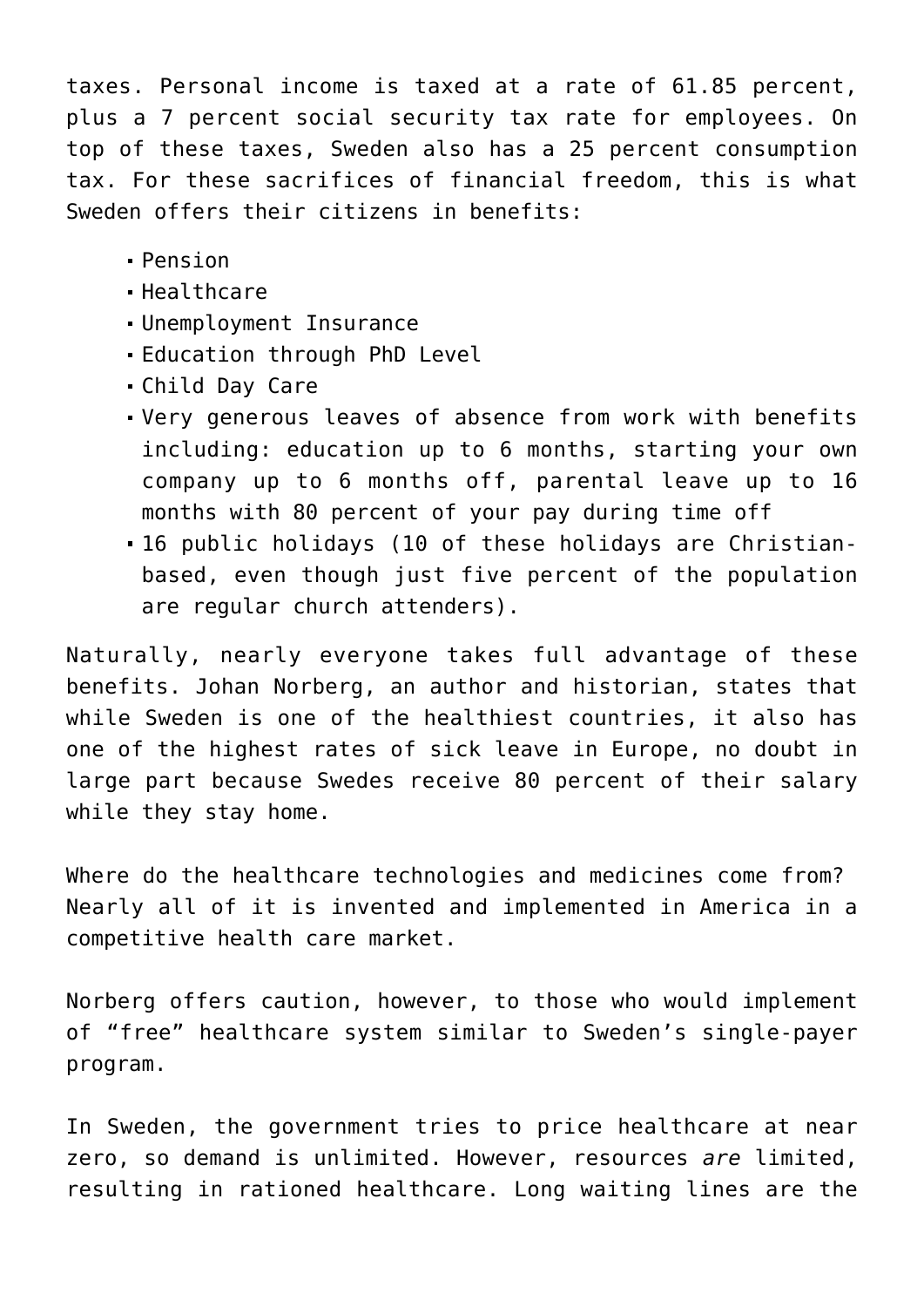norm. Stories abound of people with an illness such as brain cancer being told they will need to wait for treatment until they have equipment and doctors ready for them.

Like Canadians, many will go to other countries to get timely treatment. Economist Andreas Bergh explains that Swedes are healthy not because of the healthcare system but because they eat healthy foods and are physically active.

One aspect to taxes in Sweden that is not well known is that while taxes are high on labor, they are relatively low for corporations (22 percent) and capital. Keeping taxes low keeps corporations and capital from going to other countries. The 1994 changes in government deregulated everything from taxi, air service, railroads, electricity, telecom and school choice.

The open-competition school choice model in Sweden would trigger U.S. teacher unions into a froth. Parents and pupils decide what school they want to attend and they are all paid for by taxes. Corporations, towns, charities, religions, most anyone and anything can start a school, but it's up to parents and pupils if they want to attend. The more people that choose a particular school determines if that school will get more government funding.

The fiscal side of Sweden has become increasingly pro free market, ranking 15th globally while the US ranks 18th. These capitalist features have helped sustain Sweden's standard of living, but dark clouds are on the horizon. The nation has an ageing workforce coupled with a slowing birthrate (1.67 per female, well below the 2.1 needed for a population to maintain its population). Decades without significant construction in cities has resulted in skyrocketing housing prices, while high wages leave many unskilled workers, both Swedish and foreignborn, on the fringes of the labor market.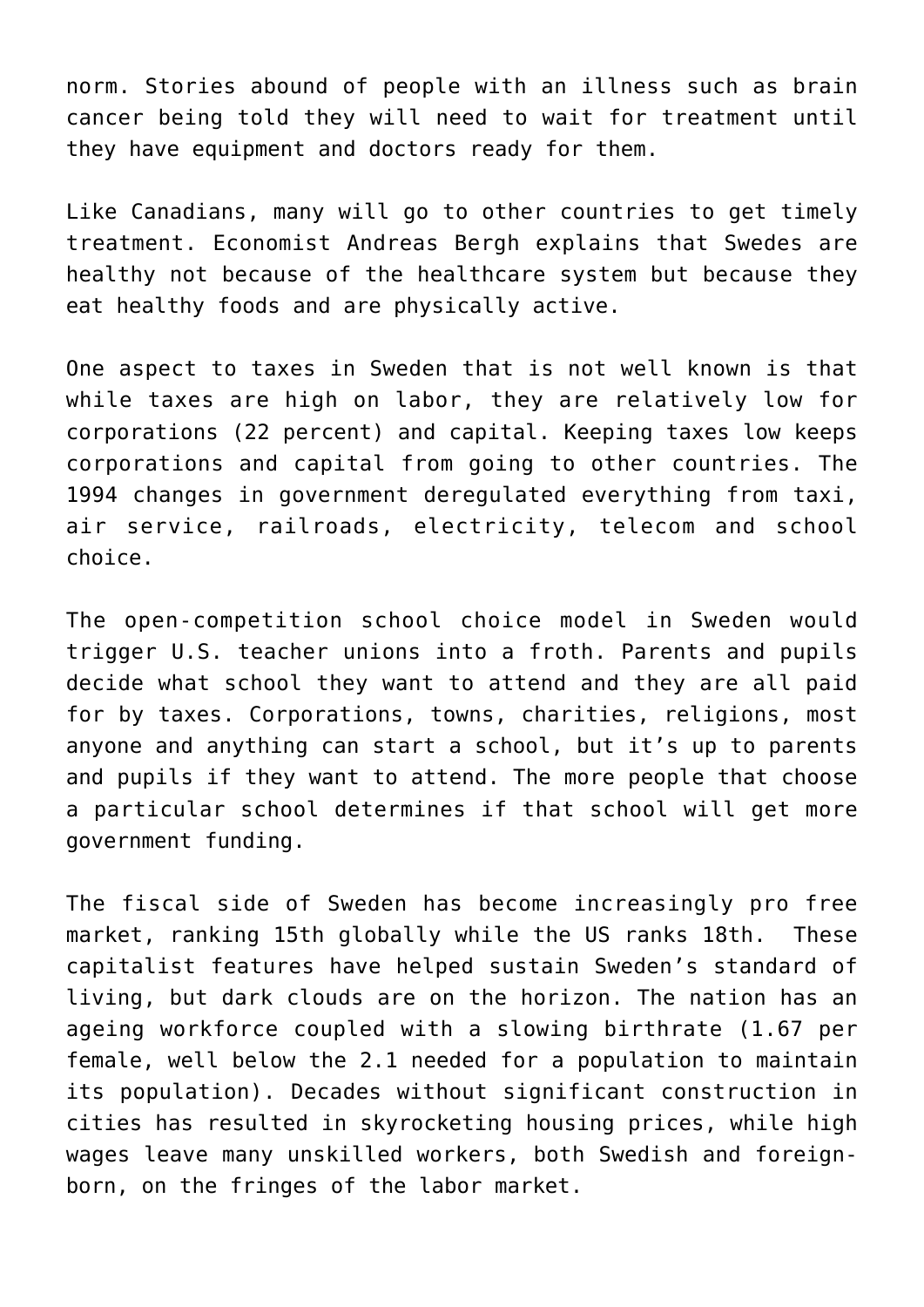These fiscal challenges have been exacerbated by immigration.

Sweden, which has a population similar to that of Michigan, brought over 163,000 asylum seekers in 2015 and 28,939 in 2016—more per capita than [any other nation.](https://www.pri.org/stories/2017-09-11/sweden-was-among-best-countries-immigrants-thats-changing)

Nearly one-fifth of its population (10.1 million) is comprised of foreign born residents (1.7 million), many of whom qualify for free housing and monthly cash benefits. The primary issue with this new crop of immigrants is few have marketable skills or connections to enter Sweden's rigid labor market.

Yaron Brooks of the Cato Institute remarks that debating the social benefits Sweden offers versus the social welfare and entitlement programs in the U.S. are moot because both models are unsustainable and headed for Ponzi-scheme-like outcomes unless there is significant government spending intervention. Like the U.S., Sweden is experiencing mediocre mixed economies of low economic growth and little progress compared to pre-1960s levels.

For Bernie Sanders and his Millennial followers, a question to be asked is, "Do you want to mature and have personal responsibility to manage your own life or give up financial freedoms and be taken care of as was depicted in Obama's 'Life of Julia'?" The narrative was a slide show that followed Julia, a single mother cartoon character from age 3 to age 67 that explained how Obama's policies, from Head Start to Obamacare to mandated contraception coverage to Medicare reform, would provide Julia with a better life.

American values have historically been about self- reliance, personal responsibility, and liberty. But society is changing, and the nuclear family structure that once allowed individuals to rise and thrive [is giving way.](https://www.washingtonpost.com/news/wonk/wp/2014/12/18/the-unbelievable-rise-of-single-motherhood-in-america-over-the-last-50-years/?utm_term=.d34f752e44ec)

If this trend continues, Americans may soon find themselves in